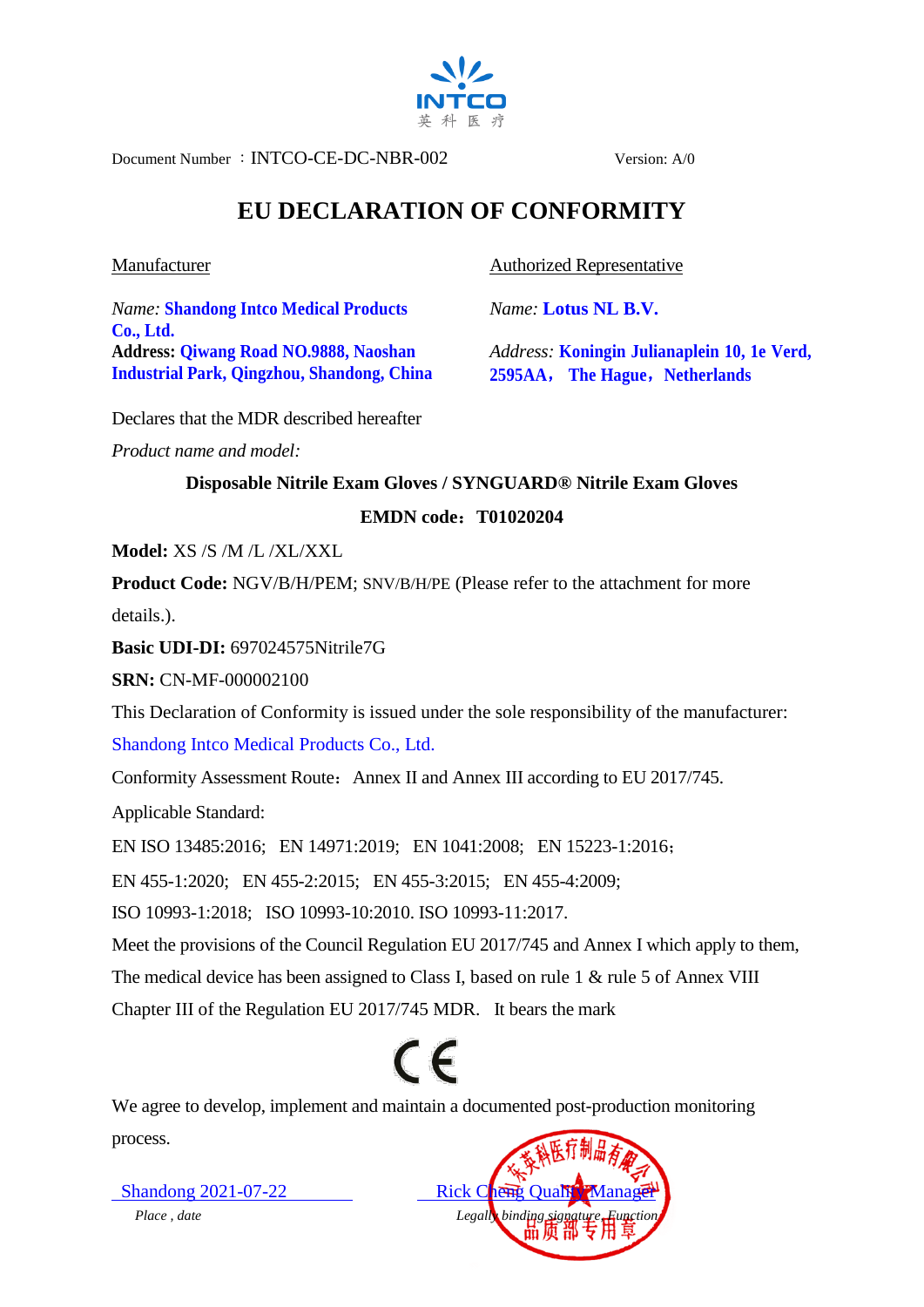

| color | <b>Size</b>      |                    |                  |                  |                  |                  |  |  |
|-------|------------------|--------------------|------------------|------------------|------------------|------------------|--|--|
|       | XS               | S                  | M                | L                | <b>XL</b>        | <b>XXL</b>       |  |  |
| Blue  | NGV/B/H/PEM10013 | NGV/B/H/PEM10014   | NGV/B/H/PEM10015 | NGV/B/H/PEM10016 | NGV/B/H/PEM10017 | NGV/B/H/PEM10018 |  |  |
|       | NGV/B/H/PEM20013 | NGV/B/H/PEM20014   | NGV/B/H/PEM20015 | NGV/B/H/PEM20016 | NGV/B/H/PEM20017 | NGV/B/H/PEM20018 |  |  |
|       | SNV/B/H/PE10013  | $S$ NV/B/H/PE10014 | SNV/B/H/PE10015  | SNV/B/H/PE10016  | SNV/B/H/PE10017  | SNV/B/H/PE10018  |  |  |
|       | SNV/B/H/PE20013  | SNV/B/H/PE20014    | SNV/B/H/PE20015  | SNV/B/H/PE20016  | SNV/B/H/PE20017  | SNV/B/H/PE20018  |  |  |
|       | NGV/B/H/PEM10L13 | NGV/B/H/PEM10L14   | NGV/B/H/PEM10L15 | NGV/B/H/PEM10L16 | NGV/B/H/PEM10L17 | NGV/B/H/PEM10L18 |  |  |
|       | NGV/B/H/PEM20L13 | NGV/B/H/PEM20L14   | NGV/B/H/PEM20L15 | NGV/B/H/PEM20L16 | NGV/B/H/PEM20L17 | NGV/B/H/PEM20L18 |  |  |
|       | SNV/B/H/PE10L13  | SNV/B/H/PE10L14    | SNV/B/H/PE10L15  | SNV/B/H/PE10L16  | SNV/B/H/PE10L17  | SNV/B/H/PE10L18  |  |  |
|       | SNV/B/H/PE20L13  | SNV/B/H/PE20L14    | SNV/B/H/PE20L15  | SNV/B/H/PE20L16  | SPST制盘&BL20L17   | SNV/B/H/PE20L18  |  |  |
| White | NGV/B/H/PEM10023 | NGV/B/H/PEM10024   | NGV/B/H/PEM10025 | NGV/B/H/PEM1002  | NGV B/H/PEM10027 | NGV/B/H/PEM10028 |  |  |
|       | NGV/B/H/PEM20023 | NGV/B/H/PEM20024   | NGV/B/H/PEM20025 | NGV/B/H/PEM2002  | H 清新专用 20027     | NGV/B/H/PEM20028 |  |  |
|       | SNV/B/H/PE10023  | SNV/B/H/PE10024    | SNV/B/H/PE10025  | SNV/B/H/PE10026  | SNV/B/HPE10027   | SNV/B/H/PE10028  |  |  |
|       | SNV/B/H/PE20023  | SNV/B/H/PE20024    | SNV/B/H/PE20025  | SNV/B/H/PE20026  | SNV/B/H/PE20027  | SNV/B/H/PE20028  |  |  |
|       | NGV/B/H/PEM10L23 | NGV/B/H/PEM10L24   | NGV/B/H/PEM10L25 | NGV/B/H/PEM10L26 | NGV/B/H/PEM10L27 | NGV/B/H/PEM10L28 |  |  |
|       | NGV/B/H/PEM20L23 | NGV/B/H/PEM20L24   | NGV/B/H/PEM20L25 | NGV/B/H/PEM20L26 | NGV/B/H/PEM20L27 | NGV/B/H/PEM20L28 |  |  |
|       | SNV/B/H/PE10L23  | SNV/B/H/PE10L24    | SNV/B/H/PE10L25  | SNV/B/H/PE10L26  | SNV/B/H/PE10L27  | SNV/B/H/PE10L28  |  |  |
|       | SNV/B/H/PE20L23  | SNV/B/H/PE20L24    | SNV/B/H/PE20L25  | SNV/B/H/PE20L26  | SNV/B/H/PE20L27  | SNV/B/H/PE20L28  |  |  |